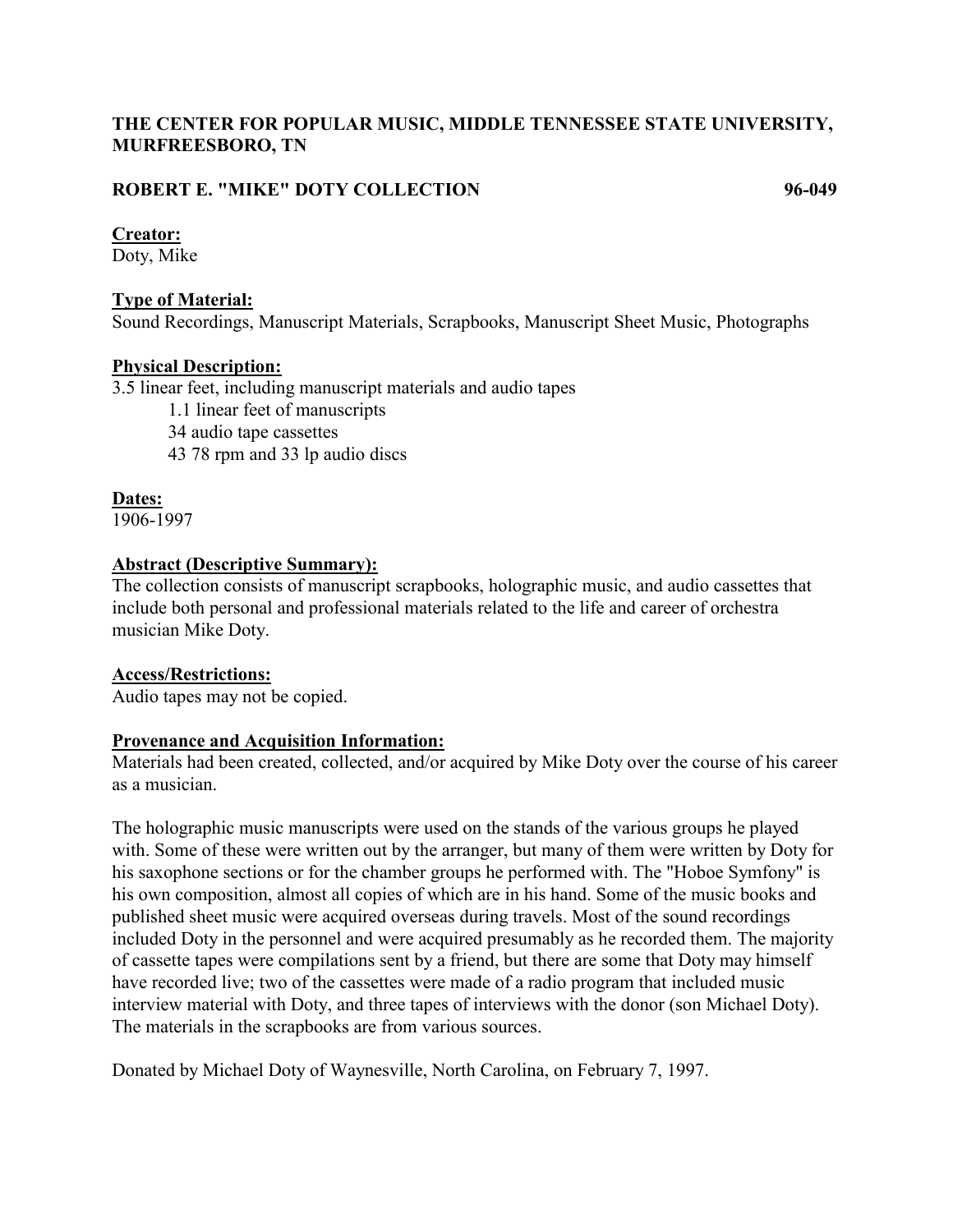# **Subject/Index Terms:**

Doty, Mike Orchestra Roxy Theatre (New York, N.Y). Orchestra Radio City Music Hall (New York, N.Y.)

# **Agency History/Biographical Sketch:**

Robert E. "Mike" Doty was born in Zumbro Falls, Minnesota, on February 21, 1906. By the time he was 18 years old, he was already organizing and managing his own jazz and dance bands near Rochester. His band traveled to Fargo, South Dakota, where in 1930 he joined Phil Baxter's band. Baxter's band went west to Tacoma, Washington, where Doty eventually took over leadership of the band for two years.

In 1931 Doty joined the Joe Haymes Orchestra in Springfield, Missouri, played in the sax section, did some arrangements for the band, some vocals, and even some recording dates of the Haymes Orchestra under his own name. He stayed with the group after it had been taken over by Buddy Rogers in late 1934, but by the beginning of 1935, Doty left for New York and eventually joined Phil Harris' orchestra and toured briefly with them.

Doty joined Ray Noble's orchestra later in 1935 and stayed with him until he joined Tommy Dorsey's Orchestra in March of 1937. After a few brief months with Dorsey (but numerous recordings), Doty joined with Bunny Berigan's band through the remainder of 1937, also recording quite a few sides with Berigan. In 1938 Doty joined Larry Clinton and stayed until March 1939, finishing the year with a tour for Bob Zurke.

In the early 1940s Doty did Broadway musicals ("Louisiana Purchase" and "Priorities of 1942") and some substitute dates (including Paul Whiteman), finally settling down into his longest tenure thus far by joining Fred Waring's Pennsylvanians from 1942 until 1956. The next five years he played at the Roxy Theatre in the house orchestra (intermittently substituting at Radio City Music Hall) until he joined Radio City Music Hall full time in the beginning of 1961. He retired from Radio City and full time music in April of 1979.

Sometime in the late 1940s Doty began playing the oboe and continued playing double reeds (and all the woodwinds) through the remainder of his career. His tenure with the Roxy Theatre and the Radio City Music Hall exposed him to a much more classical repertoire, and he studied accordingly. At the same time, he took to some composing and wrote a piece for woodwinds, featuring the oboe, called the "Hoboe Simfony," which was performed publicly twice. The composition reflects some links and crossovers between jazz and impressionistic classical music. Sometime also in the late 1940s Doty began taking on students and continued to teach and attend student concerts late into his life.

Mike Doty died on May 31, 1988 at his home in Rochester, Minnesota.

# **Scope and Content:**

The collection consists of manuscript scrapbooks, holographic music, and audio cassettes. The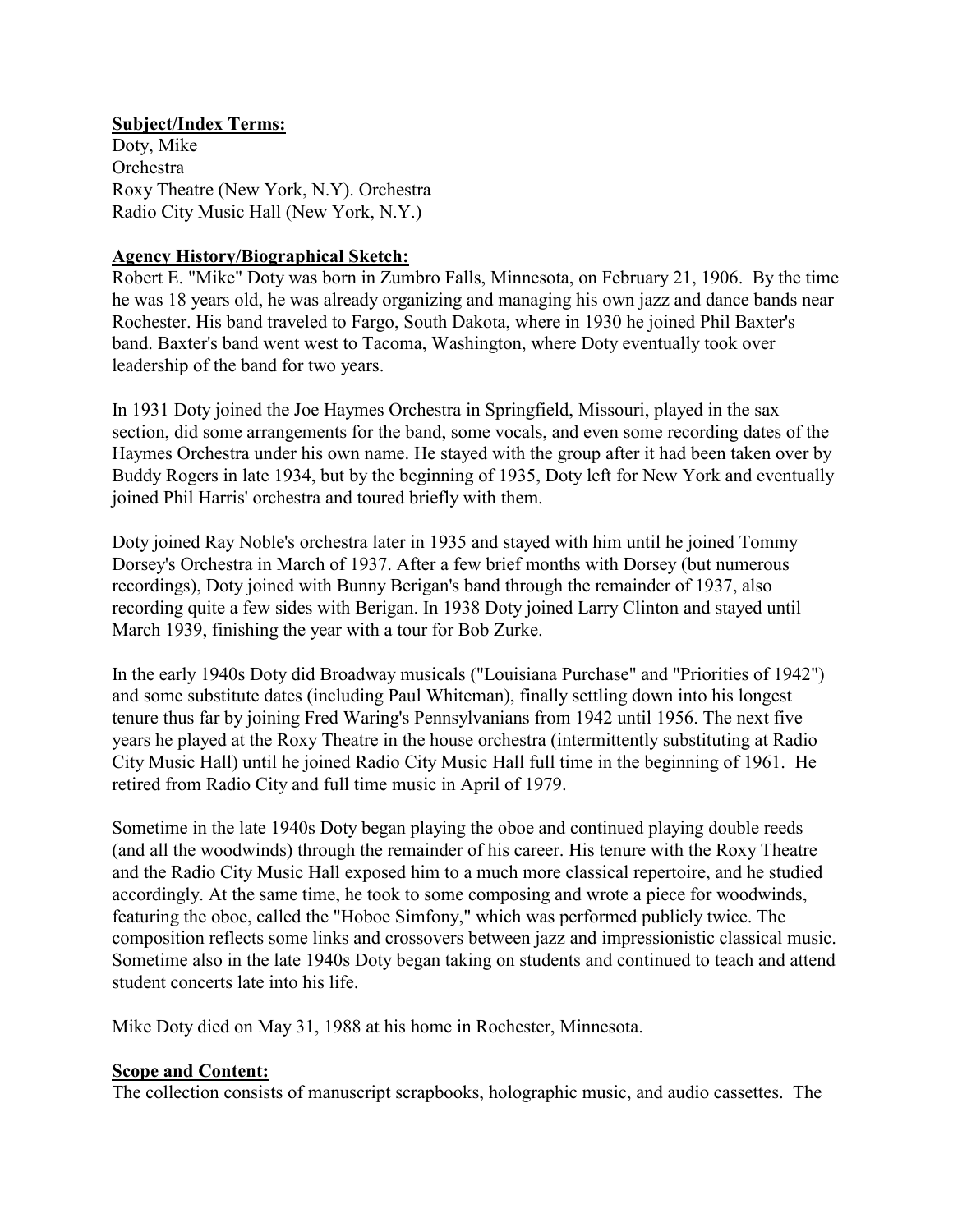scrapbooks were assembled by Doty and his wife and include both personal and professional memorabilia from the period 1918 to 1982. The manuscript music consists of holographic arrangements of two general types, jazz and popular music and classical music from the period 1937 to 1986. Cassette audio tapes include unique recordings of Doty, both in practice and performance.

### **Series Description:**

Series I: Life Scrapbook 1906-1984 .7 linear feet (Boxes 1 and 2)

"Scrap Book of the Career of Robert Mike Doty in Three Books" (full inventory follows collection guide). Announcements (posters, broadsides, invitations); bank check; cards (membership, business, and admission tickets); correspondence (recommendation, resume); cue card; menus (clubs, airline flight); music (holograph, published sheet music cover); musician blue books; newspaper and magazine features (full articles, complete issues, clippings, polls, surveys, rosters, ads, obituaries); photographs (portraits, poses, performance, and postcards); programs (performances, playbills, class commencements, pictorial souvenir booklets, city entertainment guides); purchase receipts; schedules and itineraries (tours, shows, broadcasts). Roughly arranged chronologically.

Series II: Manuscripts 1937-1986 .7 linear feet (Boxes 3 and 4)

Scores (for arranged saxophone section soli), alto saxophone lead sheets, and individual parts (for each saxophone) from the repertoires of various groups Doty played with; arranged scores and individual instrumental parts for various versions of the "Hoboe Symfony;" arranged scores and individual instrumental parts for an unfinished composition; individual parts only for a complete composition not composed by Doty; published arrangements of classical pieces by Tchaikovsky and Mozart, with Doty's written adaptations for clarinet parts; standard oboe parts of classical pieces from repertoire of Radio City Music Hall (Bach, Barber, Debussy, Dukas, Gershwin, Holst, Prokofiev, Saint-Saens) with Doty's markings.

#### Series III: Audio Cassette Recordings

34 audio cassette tapes (see Inventory of Cassette Tapes for specifics) (Box 5)

Cassette audio tapes consist of unique recordings of Doty at practice and in performance, as well as a radio interview. There are also three cassettes containing interviews of Doty's son by CPM archivist David Jellema. For details of Doty recordings see CPM accession file.

### **Collection Contents (Folder/Box List):**

Box # Folder # Description **Box 1 Personal Scrapbooks, No.1 & No. 2**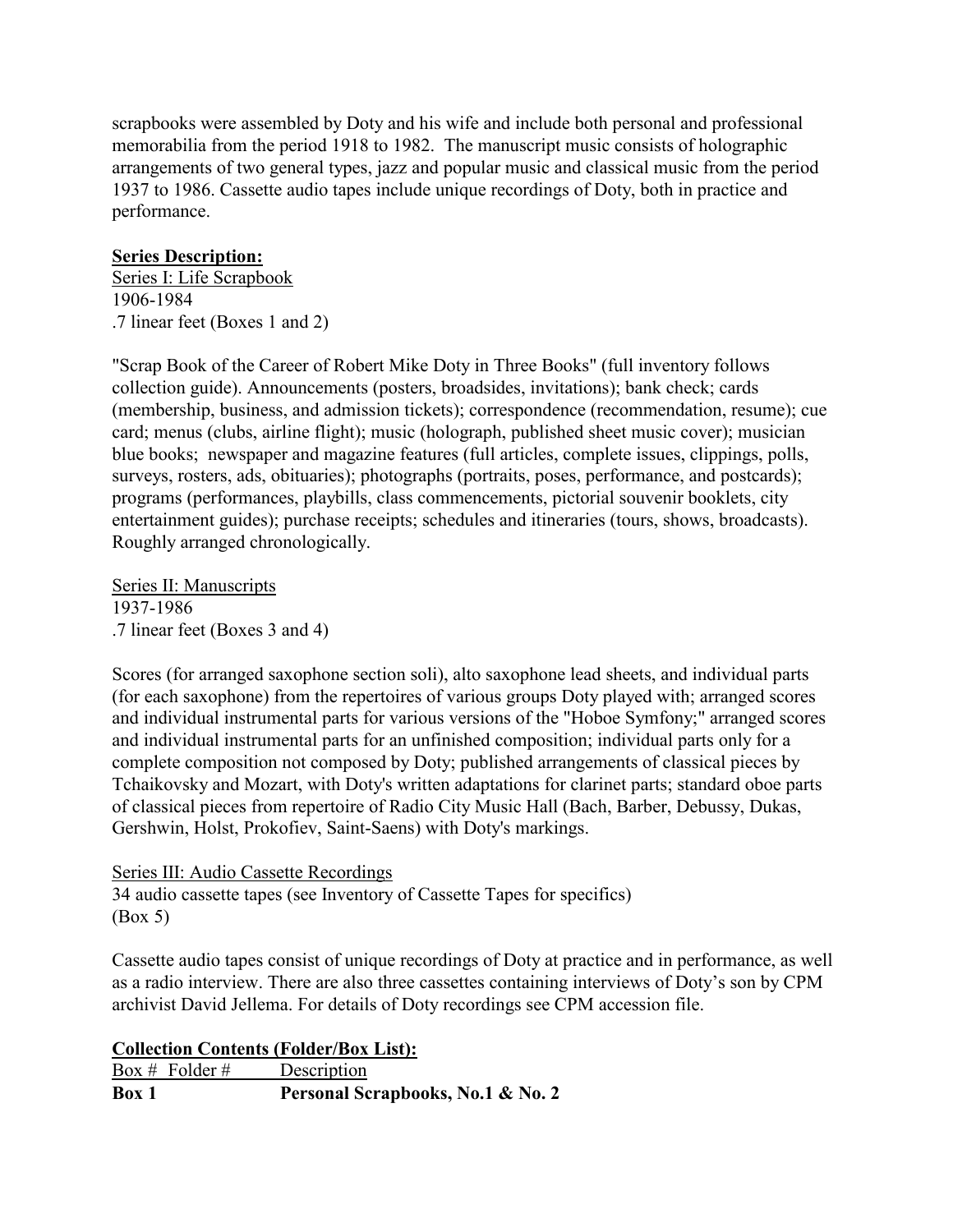No. 1, 1906-1935 No. 2, 1937-1940

# **Box 2 Personal Scrapbooks, No. 3**

No. 3, 1942-1979

# **Box 3 Manuscripts: Musical Scores and Parts**

| DUA J |                     | <b>Manuscripts. Musical Scores and I arts</b>                                                 |
|-------|---------------------|-----------------------------------------------------------------------------------------------|
|       | Folder 1            | Alto Saxophone Lead Sheet, "Not for Sale," undated                                            |
|       | Folder <sub>2</sub> | Saxophone Section Soli, score only, "Stair Dows," [Star Dust], undated                        |
|       | Folder 3            | Saxophone Section Soli, score and parts, "Trees," undated                                     |
|       | Folder 4            | Saxophone Section Soli, scores only, thirteen selections, undated                             |
|       | Folder 5            | Saxophone Section Soli, incomplete scores and parts, "Tea for Two,"                           |
|       |                     | unidentified tune, undated                                                                    |
|       | Folder 6            | Saxophone Section Soli, sheet music, score, and parts, "Someday My                            |
|       |                     | Prince Will Come," undated                                                                    |
|       | Folder 7            | Saxophone Section Soli, parts only, "Someday My Prince Will Come,"<br>undated                 |
|       | Folder <sub>8</sub> | Alto Saxophone, parts only, "Someday My Prince Will Come," "Little<br>Girl Blue," undated     |
|       | Folder 9            | Alto Saxophone, parts, "Little Girl Blue," undated                                            |
|       | Folder 10           | Miscellaneous Fragments, undated                                                              |
|       | Folder 11           | Mississippi Rag article on "The Merry Macs," May and June 1983                                |
|       |                     | (photocopies)                                                                                 |
|       | Folder 12           | Correspondence, Memorabilia, Discographies, June-October 1982                                 |
|       | Folder 13           | Correspondence, Discographies, January 1986                                                   |
|       | Folder 14           | Photograph, Mike Doty, circa 1980                                                             |
|       | Folder 15           | Photocopies: Album covers, Samples of handwriting and packaging                               |
|       | Folder 16           | Recording notes and j-cards of deaccessioned tapes, September 1981-June<br>1982               |
| Box 4 |                     | <b>Manuscripts: Musical Scores and Parts</b>                                                  |
|       | Folder 1            | "Hoboe Symphony," May 1951, for the Fred Waring Television                                    |
|       |                     | Appearance: one full set, score (untransposed) and parts; one full set, score                 |
|       |                     | (transposed) and parts                                                                        |
|       | Folder <sub>2</sub> | "Hobo Symfunny" [sic], all wind quintet parts, 1951                                           |
|       | Folder 3            | "Hoboe Symfonie" [sic], Roxy Theatre version, score and parts, 1958                           |
|       | Folder 4            | "Hoboe Simfonie" [sic], wind quintet score and all parts, 1960                                |
|       | Folder 5            | Hoboe Symphony: unfinished score for piano, oboe, and symphony,<br>undated; fragment, undated |
|       | Folder 6            | Wind quintet fragment, undated; piano fragment, undated                                       |
|       | Folder <sub>7</sub> | "Suite Pour Trio D'Anches," Alexandre Tansman, oboe, clarinet, and                            |
|       |                     |                                                                                               |

- bassoon parts, undated
- Folder 8 "Danse des Mirlitons," Quinto E. Maganini, arranger, published parts for three clarinets and piano; manuscript bass clarinet part
- Folder 9 "Quartet," W.A. Mozart for oboe, violin, viola, violincello, published